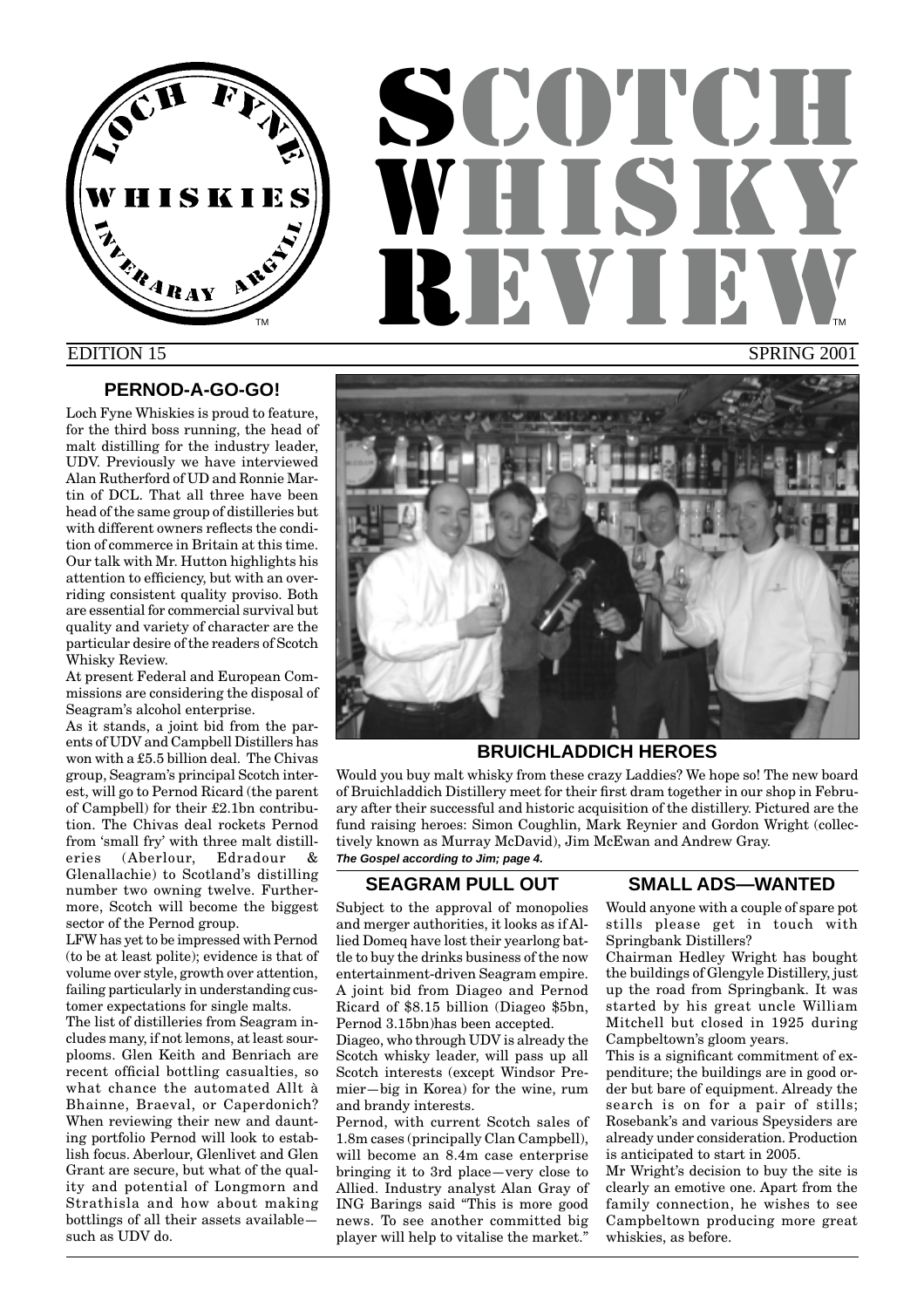



**We are honoured to feature Turnbull Hutton of United Distillers & Vintners. UDV is the spirits section of Diageo's GuinnessUDV, which is the new name for the merged activities of Guinness and Grand Metropolitan, soon to be a 'Total Alcohol Beverage Company'. LFW: What's your job?**

I am Operations Director of Distillation and Spirit Supply, which involves the production of all spirits right up to the point of bottling. I am responsible to the head of GuinnessUDV Global Supply which includes Guinness and all overseas spirit production.

A wide range of spirits is now produced in Scotland, including gins (Gordons, Tanqueray), vodkas (Smirnoff) and others such as Malibu, all of which are produced at Cameronbridge in Fife. I have responsibility for 27 malt and two grain distilleries, three maltings and eight warehouse complexes holding 1.1 billion litres of alcohol. I also have a coppersmithing company and four cooperages as well as research and quality control facilities. We also have a half share in the North British Grain Distillery.

My job is to interpret the predictions of our sales teams (and apply a sanity factor!) and to ensure that the goods are delivered to the packaging plant, on time and in good order. Efficiently.

#### **LFW: Do you have enough distilleries?**

Yes, I think I have the number just about right. If you look at the number of brands that we are supporting and selling we would be struggling with anything less. We have sustainable production levels, no surplus stock, distilleries in good condition and now are passing the tests which big businesses apply; best utilisation of assets, lowest costs in the industry and high quality products. We are a superb operation just now.

#### **LFW: What about Rosebank; any chance of re-opening?**

A fine distillery, but no chance. I'd rather

retain the 27 we have. The investment required is too great. It has been considered because of the new canal project but how many more visitor-centre distilleries do we need?

#### **LFW: And Port Ellen?**

The vandals have done a pretty good job and I would rather remove it but we have a preservation order slapped on us "because it's got pagodas"—yes, corrugated-iron pagodas! It's a rundown eyesore of a place.

As for selling it, we have a maltings sitting there which is important to the island and having a distillery at the back owned by someone else doesn't make any sense. Lagavulin and Caol Ila are very important to us and I don't see any benefits for UDV in doing anything with Port Ellen other than tidying the site.

#### **LFW: Have you any good news?**

I started this job with 27 malt distilleries and when I retire I intend there will be 27, all running efficiently plus two grain distilleries running flat out. From the 1970s we had 30 years of closing things but that's over now. We became a world class closer-down. Well not any more.

I've seen growth and closure. My first job in the mid-sixties was for the Distiller's Company as a bond clerk in South Queensferry, the best training ground as it was a blending and packaging plant for all the small DCL brands—a lot of variety. They gave me six months in each area: cooperage, bulk blends, bond department, warehouse rents etc. By the late 1960s they were shutting down various small plants around Edinburgh to move to Leven in Fife. I managed to wangle a job managing the bond department where I spent six years before I moved to production headquarters to work with Ronnie Martin who took a shine to me, despite our being very different.

My job was stock scheduling and Secretary to the Production Committee. At that time DCL had 45 malt distilleries, all necessary because sales were growing at a constant 10% per annum. No one was going to cut back production with sales growing like that. Then there was an oil crisis, the Americans took up jogging and British youth rebelled against whisky—suddenly sales were flat!

Now everybody's an expert on overstocking, but with decades of growth and the long delay between making and selling, it was inevitable we would get a whisky loch. We were an aircraft carrier going full pelt—if you have one or two distilleries you can be pretty quick and cut back production, but we had 45 and communities dependent on them. You can appreciate the company hoped this was a temporary hiccough; if not, then they had major social problems and they were well aware of their responsibilities. It was tough, very tough.

It became clear we had over twenty distilleries and three packaging plants too many. We had to close some. We took two goes at closing them—we were hoping that the first closure might be enough but after two years we had to do it again. Eventually a total of 21 malt and three grain went. We then had a further ten years to manage the surplus stocks out of the inventory. I think we did that responsibly; we didn't dump, we over-aged and sold surpluses instead.

People had certain views on the DCL. They thought it a sleeping giant if somewhat disconnected. With hindsight maybe so but the management were hugely supportive of the operational side of things. They had built the business on acquiring production assets and they were very cognisant of their social responsibilities; the ordinary employee of the DCL thought it a good company to work for, sons followed fathers.

They were gentlemen and in something of a time lock. I don't think their alleged long lunches were a bad thing. There are a lot of good things in the whisky industry and long lunches—when you drank your product—was one of them. Now we eat sandwiches and drink fizzy water, it's terrible. I try to resist that!

#### **LFW: Then along came Guinness.**

At that time DCL had five stockholding companies, Walkers, Buchanans, Dewars, White Horse and Torphold (the other brands) all effectively competing with each other. After Guinness we set about consolidating them, a plan we had drawn up prior to the takeover. Over four or five months we picked up one company per month, consolidated the stock, gathered the recipes, reclassified the malts and moved on. We then had control over inventory and realised the industry's surplus was all ours! Everyone else was short of stock because they had over cooked their cutbacks or their markets had developed and they didn't have the right stock profile. So we made quite a lot of money dribbling out our surplus and re-established trading links with the industry. After being so remote for twenty years we were to become a part of the industry and take on a leadership role. Soon people were willing to take malt fillings, grain whisky or warehouse with us and as a consequence the Inventory & Supply Department became quite a big profit centre.

I established the Commercial Division which encompassed the inventory as before but also warehousing and coopering—the whole middle part of the process between distilling and packaging. In 1998 when the merger with IDV was proposed and Alan Rutherford was retiring as Distilling Director I was given the job of distilling as well.

I'm no distillery technician, which Ronnie and Alan were, but I believe if you have the right people in the right structure you let them get on with it. If the boxes are right and the individuals are right then you're okay.

We've invested a lot in warehousing and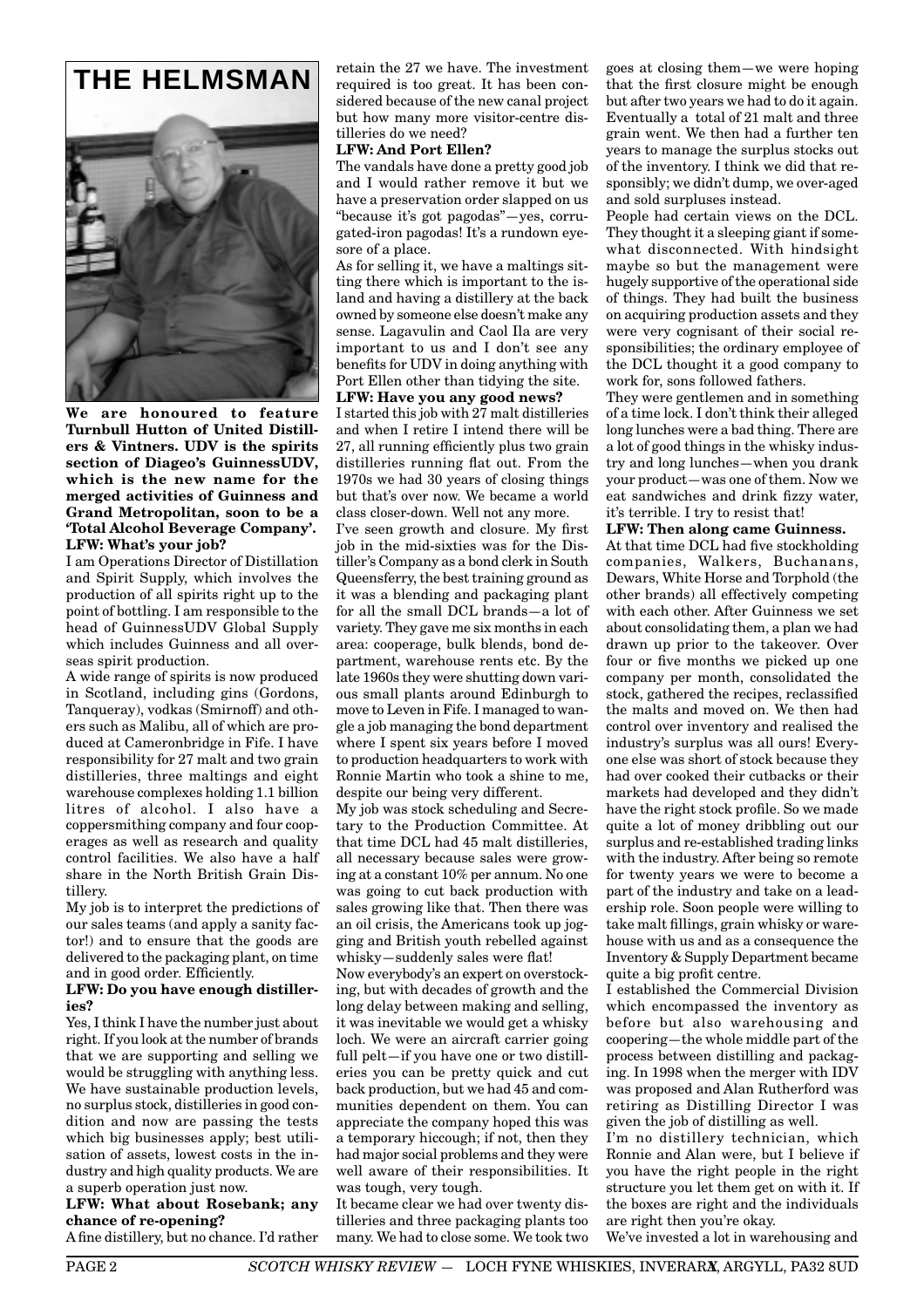produced big efficiency gains after a long lack of investment. We've looked at our maltings (we are the third largest in the UK) and the distilleries have been attended to. My team helped me decide our strategy for the business which is based on cost, quality and service. Cost is important because if we are not an efficient producer our owners are going to question the need for an operational side. Quality is vital; if we don't maintain the quality aspect we have nothing to sell. Service—we have to make sure that orders can be processed timeously; if we are supplying the packaging plants who are our immediate customer, we have to be sure the goods are there at the right time. Now, three years since the merger, we believe that we have real cost and service advantages. There is belief that, because you are big, you are dumbing everything down, but I refute that absolutely. I think it works the other way, it's because we are big we have the resources and capital to do the best job. We have the efficiency of scale and I don't think there is anyone more stringent in terms of quality control than we are.

**LFW: Do you want self sufficiency?** We have self sufficiency in terms of volume but we will always exchange with other producers. Each year we have about sixty distilleries represented in our stock. I don't see any future in anybody becoming insular. It is too small an industry, too important and we all need each other.

#### **LFW: Don't you need to increase production at some distilleries?**

Our flagship distilleries, the Classics and others such as Cardhu and Royal Lochnagar, are not designed to be volume sellers. I tend to look at these as Morgan cars, they are hand crafted. If demand exceeds production because of the hand crafted nature then the price paid is for a scarce commodity. I would always resist increasing the size of a distillery; I'm not going to bastardise a distillery by putting in extra stills.

These distilleries are extensions of the marketing arm so we maintain them as showpieces where visitors are welcome. They operate on five days production and seven days fermentation and we rest the stills. Some distilleries can run full time without affecting the character of the whisky, but there are others where, if we run them for seven days, we get a nutty characteristic due to the shorter fermentation time. Not only will that manifest itself in the single malt but eventually it will bugger up every blend we've got. The proposition of quality is lost. Malts are a business within the business. J&B, Black and Red Label are high volume, fast moving, consumer goods. Malts are hand crafted and a different packaging proposition. We have a malt marketing team that we work very closely with; we've adopted each other into a seamless relationship. They focus on the higher margin malts that make better profits. We have the provenance, we own the distilleries and we have the stock in our warehouses. If a malt connoisseur wants variety we have it with things like the Rare Malts and Distillers Editions, legitimate niche products that are making serious money for us.

#### **LFW: And the other distilleries?**

My job, just now, isn't telling the malt distilling team up north how to make whisky and it is not telling the inventory department how to make up the blends, they know that. My job is giving them all enough space to do their jobs and I have to convince those above that what we are doing is right. We've got flagship distilleries and we've got bloody efficient six still units, some of which are recognisable firsts in any classification and will remain that, but they don't have visitors in. Health and safety is paramount, quality is paramount and the focus is for consistency, but we ain't necessarily going to whitewash the walls twice a year as we do at Lagavulin or its sisters.

#### **LFW: Will we see character changes?** No. Clynelish will still be Clynelish, the character remains unchanged.

There is a perception with newcomers to the trade that if you have been in it for 30 years you either must be some kind of fool or lack ambition. These guys arrive from other businesses and they're confronted by some tetchy Scot; they think 'luddite'. However there are enough individuals in the operations side who are way ahead of the game. If we present the facts robustly enough no bean counter or marketeer is going to take the chance of tampering with the nuggets that we have.

I'm not against using technology at malt distilleries; I don't buy the myth that if you put in sensors linked to a computer you take away some of the human craft element. We are giving the operators better information to make a decision. A stillman after a bad night or with his mind elsewhere is going to make some bad judgements so as well as all the training, experience & skill, some information that helps him get better and more consistent quality is a good thing. Technology is essential. Of old, people drank whisky and felt that it did you a power of good. Now some dickhead comes along and starts to analyse the thing to death—if you feed a rat a particular component then it becomes an elephant—so people begin to panic. If we just sit back and let some lunatic with a gas chromatograph bugger up our product's reputation we deserve to suffer, so we have to understand. If in developing that understanding we learn more about the process, great! But we're not going to take anything away.

**LFW: How do you prepare a blend?** When we get the forecasts in we consider the best use of our stocks, we decide our forward distilling requirements and

draw up a specification that reflects the recipe of each blend. That goes through to the sample room as a submission for the make up of that blend for the year ahead and we check that proposed blend against the previous years.

Then the blend is checked throughout the gathering process; we do a sight check before we tip it, we nose samples when they are in tanks or vats and we have a final sample that comes in here which we compare with our standard blend samples. If a bottle finishes in Kuala Lumpur and someone tells us it is not quite right we can dig out our blend, tanker and cask sample and compare it with the 'complaint'; we can go right back to the individual casks that went into that blend.

We know from the forecasts how much whisky we need. We know how much stock we have at packaging plants and what the bottling line is producing, so spirit supply is a replenishment job. We should never hold up a bottling hall because we have stocks of blended whisky waiting in tank farms and we are working ahead of the game. There are peak months of July to September, when packaging deplete what blended stock we have, but we will try and even out our blending over the year. I try and avoid overtime at warehouses; why pay premium rates if you have sufficient blended storage and you know what orders are coming along?

We make 35-40 different blends each week, varying in batch size. Blackgrange which is only one of our eight warehouse sites empties 10,000 casks a week, filling 120 tankers transporting to one of two tank farms and then to one of three bottling plants. We produce 35 million cases of Scotch every year; 120 products including 70 separate blends.

#### **LFW: You've seen a lot of change.**

There are a lot of prophets of doom in this industry. If you listen to some of the pronouncements, every time there is a minor change in duty somewhere hundreds of jobs are created and then because someone wants to check on the quality of water thousands of jobs are at risk! I don't think we do ourselves any favours by these mad statements.

#### **LFW: Your desert island dram?**

Black Label is the finest blend. For malt, probably Cragganmore, that was until a while ago when I attended one of our tastings in New York. Talisker was last and enjoyable as always; then it was suggested to take a glass of ice and add another miniature of Talisker to see how the flavours profile had reversed. I was sceptical, I thought it stupid in fact but it's amazing! Now I'm a Talisker on the rocks fan, maybe that's because I'm a young hip transitional!

#### **LFW: Thanks, man!**

**Our interviews with Mr. Hutton's predecessors, Alan Rutherford and Ronnie Martin, can be read at www.lfw.co.uk/swr.**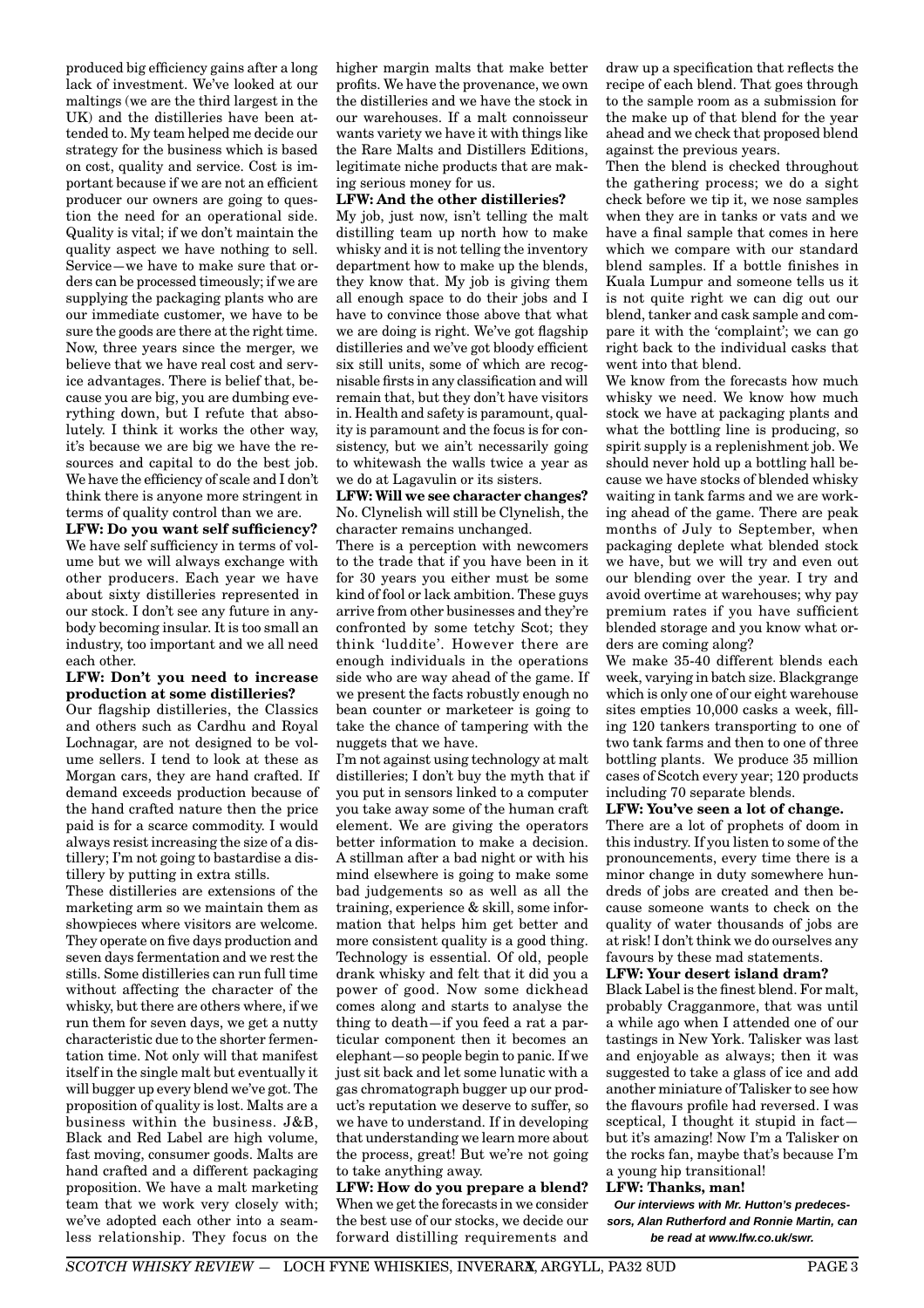## **RESURRECTION!**

#### **By James McEwan**

I am proud to be part of the new team responsible for the seventh Islay Distillery, Bruichladdich. The distillery was sold by Jim Beam Brands who had acquired it from Invergordon Distillers in 1994 since when the distillery has hardly worked. A consortium of investors including Ileachs, men from Islay, has been assembled by the directors of Murray McDavid and their offer of £6m for the distillery and stocks resulted in a transfer of ownership at the beginning of 2001.

After consideration of their business plan and without much further persuading I have decided to join the new Bruichladdich Distillery Company after 37 years with Morrison Bowmore with whom I maintain good relations. This job gives me the chance to get back to Islay and to be part of the revival of this truly exceptional distillery.

Bruichladdich is special and is known as one of Islay's most characterful malts—it is what the locals drink. It would be a tragedy to let the distillery die—it has a magical quality and heritage which must be preserved. I hope our move will encourage others to see that other closed distilleries like Scapa, Glendronach and Glen Scotia will someday return to their former glory.

As I write we are distilling. Bruichladdich has the potential for producing 1.8 million litres per year. We propose to produce around one third that much in 2001. Initially we have created seven jobs. We are considering an on site bottling hall which will accommodate the Murray McDavid bottlings as well and this will bring the employment up to about fifteen. Islay will benefit by this and the new construction involved. Since coming home I have divined a new spring which has beautiful clear water in abundance, so look out for the return of Islay Water!

Over the last few months I have been going through the maturing stocks that we acquired with the distillery and soon we propose to launch a standard 10, 15 and 20 year-old range plus some single casks aged as much as 36 years on Islay. Those familiar with the 27 year old Stillman's Dram selected by my friend Richard Paterson of JBB will know that Bruichladdich had produced some of the finest single malt whisky possible and some of the casks residing here now are truly exceptional. Fans of Murray McDavid bottlings will appreciate our plans not to colour or chill-filter and to bottle all our whisky at 46%. This gives the full character of the whisky without going to the expense of cask strength. The distillery character is of soft overripe fruit, tons of sweet oak, lemon meringue and barley sugar. It is luscious on the palate with no heat whatsoever. Bruichladdich also has potential for trading with the rest of the industry; we will supply blenders and consumers with our regular spirit or with the option of a heavily peated variant called "Port Charlotte" which will be malted to 40ppm phenols. I have also increased the specification of the regular spirit from 3 to 10ppm, still a relatively light peating but which I expect will give even more complexity to the dram. I want Bruichladdich in the glass to reflect the skill and art of the distiller as an old fashioned whisky. I know it can take this level of peating and bring with it more appeal. I have a bottle in my office of pre 1961 Bruichladdich at which time peating levels were usually about 30- 35ppm—fairly heavy and it is superb. So we have something to offer blender and single malt lovers to whom we are

also offering the opportunity to purchase casks of new spirit of either type in a variety of size and specification, direct from the distillery. See our website for more information (www.bruichladdich. com).

*Bruichladdich is what the locals drink*

Another first will be the "Bruichladdich Valinch". This will be special casks selected from our cellars but held duty paid. From now, when you come to visit us you can fill your own special 50cl bottle direct from the cask. You and one of the distilling team will then sign the label—it's cool! My first choice is three 31yo hogsheads of 1st refill American oak, average strength 47%alc., distilled in 1970; for £50.00 per bottle—it's a steal! And the spirit is magical. The Bruichladdich Valinch will be an ongoing project. My next selection is already made; a second refill sherry butt, 10 years old, young but it knocked me to the floor when I tried it!

My dream of an academy for single malt



whisky is to be realised. Whisky fans (especially customers of Loch Fyne Whiskies) from all over the world will be welcome to attend seminars on this beautiful island a learn the intricacies of what makes this industry so special. Warehouses will be converted into residential tasting suites where enlightenment and fun will be the order. There is so much to talk about, so much to explain and understand. I'm very much looking forward to this aspect, to continue my 'ambassadorial' work I was doing with Bowmore without leaving the island is a dream I never dared consider in the past.

The courses will help to finance the distillery and its operations. This is a bold step taken by our team and investors and there will be a long lead time developing the market for Bruichladdich before the distillery is a self supporting concern. I'm confident that the funds raised will see the necessary improvements to the distillery and see us distilling long into the future.

It has been an emotional roller coaster ride for the past months, I can tell you. We have hired the old crew and they are so full of enthusiasm, it's touching. I'm amazed at the response of the whole island to Bruichladdich reopening and I am proud to be one of them. Their Celtic spirit burns brightly over Lochindaal but we need your help to make it work. Without the consumer support the circle of the water of life will never be complete. Spread the gospel of Scotland and whisky, both malt and blend, wherever you can. Do it for Scotland!



PAGE 4 *SCOTCH WHISKY REVIEW* - LOCH FYNE WHISKIES, INVERARA, ARGYLL, PA32 8UD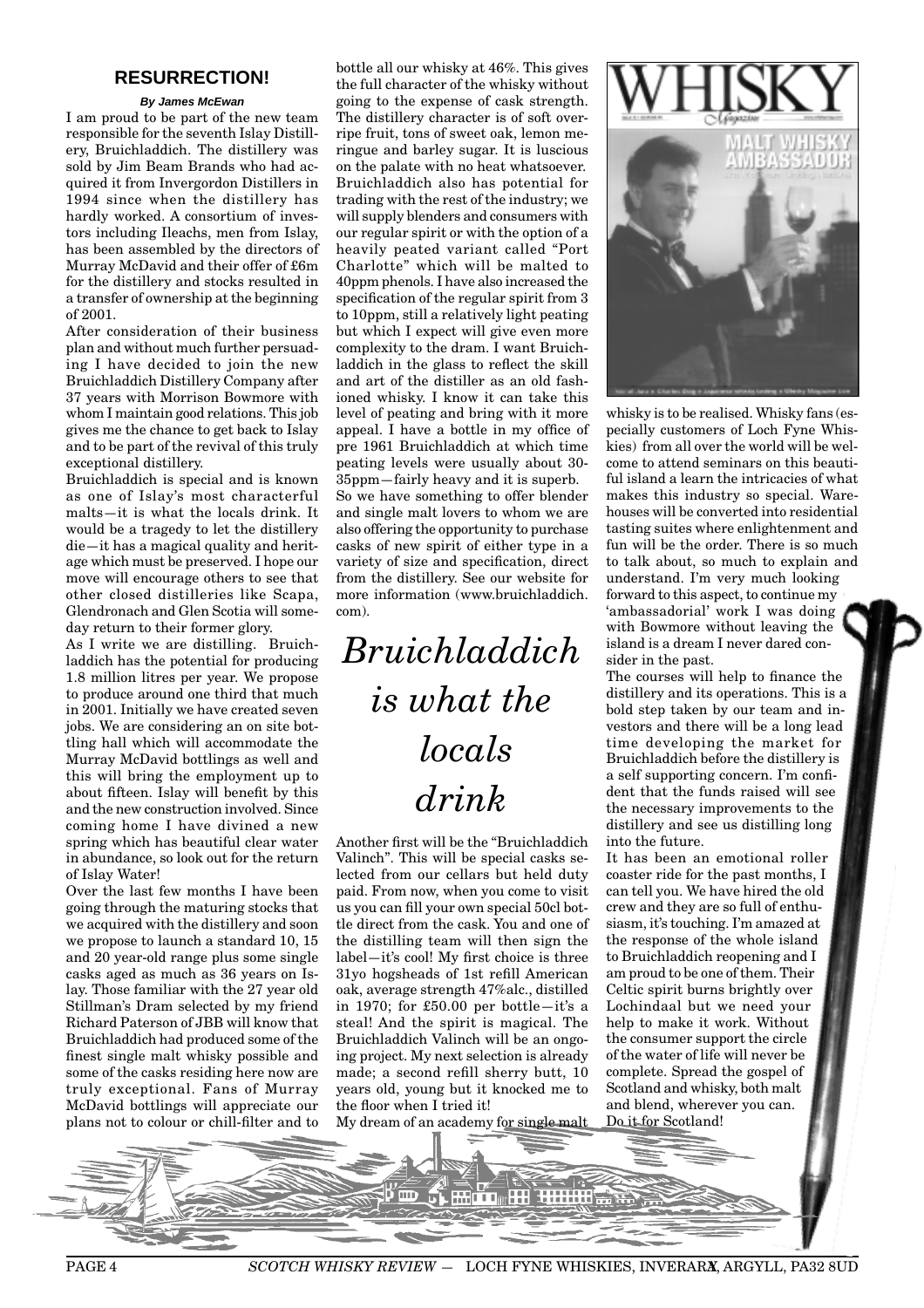*"The wonderful thing about whisky, apart of course, from drinking it, is that it contains more bluffing elements than almost any other subject—far more than supply-side economics, more even than wine. Wine breeds envy, discord and snobbery, whisky promotes fellowship, amiability and quiet, unassuming superiority. Supply-side economics produced Donald Trump."*  **David Milstead**

**Bluffer's Guide to Whisky**

## **NEW CUSTOMER PAGE**

The busy summer season in the shop gives Loch Fyne Whiskies the chance to welcome new customers to our growing band of happy whisky fans. The following pages are for those who are developing an interest in the marvels of Scotch Whisky.

We feature some explanation of the bottlings from our Stock List—OB, A, C, G&M, MM, MP, OMC, S etc., but we'll start with by far the most often asked question:

#### **I can't remember the name but it came in a dumpy green bottle, can you help?**

Bunnahabhain! (Boo-na-ha-venn). **What is whisky?**

Literally the alcohol spirit produced by distilling fermented cereals. Whisky is produced in many countries, historically those with climates more suited to growing cereals rather than grape-into-wine production.

*Scotch Whisky* is the world's most popular spirit and by law must be (amongst other things) made and matured in an oak barrel for not less than **three years in Scotland**, otherwise it cannot be called *Scotch.* It must also be bottled at 40% alcohol or more in order to retain flavour—see the note about how to drink below.

#### **How is whisky made?**

Easy—mix some processed grain with water, add yeast and let it ferment in the same way that beer is produced. Boil up your beer and collect the steam which will be mostly alcohol. Voilà, whisky! Throw this away as it is probably poison, your hair will fall out—and apart from that it's illegal.

*Scotch* whisky must contain barley and *Malt* Whisky must be made exclusively from water, malted barley, yeast and nothing else. Maturation (the biggest contributor to flavour) must be in oak, traditionally former sherry or bourbon casks.

#### **What is the difference between a single malt and a double malt?**

A **single malt** is the product of one malt whisky distillery and that one distillery only. There is no such thing as a double malt unless you are with your rich father-in-law at the bar (technically—'a large one'). Single malts are enjoying considerable acclaim at the moment, they are no longer Scotland's biggest secret. Their intensity and complexity of flavours, previously thought to be a handicap to wider sales, are now being sought throughout the world.

Malt whisky is one of four types of Scotch. The most common is **blended whisky**, a mix of many different single malts and grain whiskies prepared by a blender using his sense of smell and years of experience. 95% of all bottled whisky sold is blended whisky and it is



## **OFFICIAL, OWNERS OR ORIGINAL BOTTLINGS (OB)**

When bottled by the owner of the distillery, we call such bottlings official, owners or original bottlings. These 'official' presentations are examples of the best in quality, packaging and design and a guarantee of consistency and quality. Here is a range of OB sizes, ages, presentations and lavish point-of-sale material for The Macallan. appreciated the world over for its satisfying subtlety and complexity.

**Grain** whisky is industrially produced from a variety of cereals including malted barley. The spirit is not fully distilled—a degree of impurity is required to add character.

Occasionally you may come across a bottle of single grain whisky (which will taste light and slightly oily) but its use is mainly as a carrier for malts in blends. The fourth category of whisky is a **vatted malt** which is a blend of several malts but no grain. Malt bottles lacking the word 'single' may well be vatted; other clues are descriptions such as 'Pure Malt' or '100% malt'. Some are very good for example Famous Grouse Vintage Malt,our Bottling of the Year for 2001.

A single malt is a happy accident of science, nature and circumstance. Blended and vatted whiskies are one man's opinion of what he thinks you think a good whisky should taste like. Many members of the industry claim to appreciate blended Scotch the most.

#### **Why don't you stock a certain brand I had once?**

Whisky brands tend to fade away faster than get created as the industry changes from hundreds of brand owners to just a few. As big companies expand by the acquisition of small they find that they have two brands on the same shop shelf at the same price so one has to go. Some brands are only available overseas because they are better established there than in the UK.

#### **How many Scotch Whiskies are there?**

The Scotch Whisky Association draws attention to the Claive Vidiz collection in Brazil of over 4,000 bottles of Scotch. Not all of these will be available today and Campbell Evans of the SWA reckons that there are about 200 in the UK and 2,000 around the world.

Loch Fyne Whiskies has the most comprehensive range of UK available malts with examples from about 120 distilleries. There are currently about 80 open and working; others are either mothballed, closed or demolished. There have been about 750 distilleries licensed since Ferintosh in 1689.

#### **How am I supposed to drink my malt whisky?**

How you like! Although it does seem a shame to mix a £25 malt with a sweet, fizzy mixer. Addition of water (anything from a drop to 50:50, depends on the bottling) often reveals more character. The main compounds responsible for flavour (congeners) in whisky are very soluble in alcohol but less so in water. At bottling strength 40% or above, these congeners remain locked in the solution. When water is added, the congeners become less soluble and are released as vapours into the atmosphere. So experiment with each new bottling.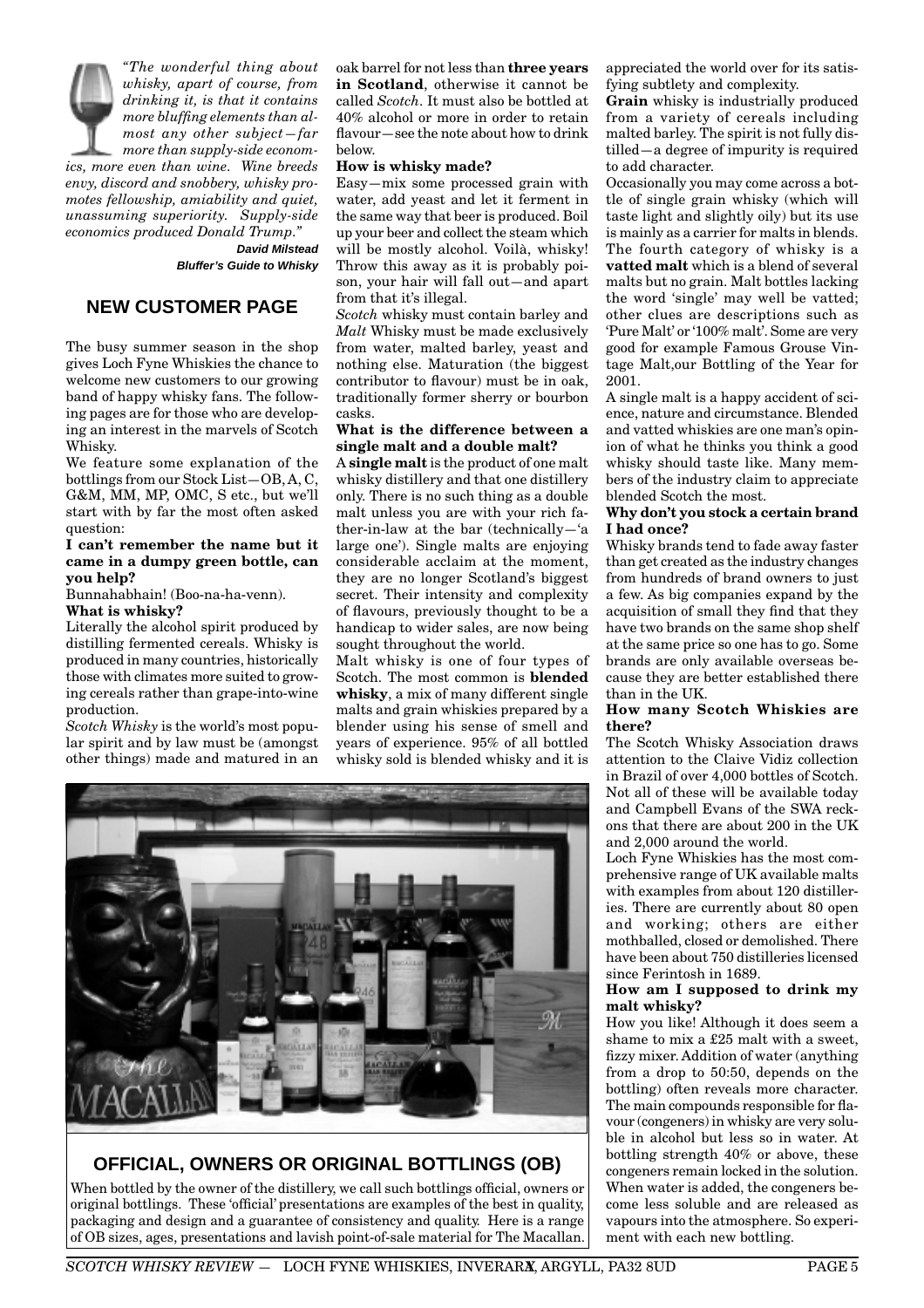## **NEW CUSTOMERS II**

Bear in mind you have four senses of taste and these are on your tongue, not in the back of your throat. Plus you have some 30 or more senses of smell so use the schnoz. Ice in malts is a no-no; you put ice on bruises and in blended Scotch in hot climates.

Part of the fun of malt whisky is the testing and breaking of these rules! Try ice or mixing too different malts together. **How do I know which malts I will like?**

Most single malts will have the region of origin on the label (either Lowland, Highland, Speyside or Islay) and these give a clue to the character of the contents—but there are many exceptions to the rule. The **Lowlands** are the most gentle; mild, almost wine-like. The **Highlands** can be further divided; those from the south are akin to the lowlands, those from the north are fuller flavoured. **Speyside** is a category of its own within the Highlands. These whiskies are complex and half of Scotland's distilleries are found here. The most fully flavoured whisky is produced on the island of **Islay** (pronounced eye-la). Islay whiskies are unguided missiles in the wrong hands—you will either love them or wonder what the attraction is in smelling hospitals.

#### **How come they taste so different?**

Malted (germinated) barley has to be dried before milling and fermentation and traditionally this has been done over an open fire. In Scotland a variety of fuels is found locally including peat (decomposing heather) and coal. The amount of **peat** that is used to dry the barley has a big influence (on Islay it is the only source of fuel). Other influences are the style of apparatus employed in the production, particularly the **still** and how that still is operated by the stillman. The final major influence is the type of oak **cask** or barrel employed to mature the spirit; it could be one of many categories from a brand new barrel to a well-used second-hand sherry or bourbon cask. A recent development in malt

whiskies is the production of 'finishes' where the whisky has had some of its maturation in a cask that has previously held a wine or port for example. This creates a huge potential for variety.

### **What are 'Cask Strength' Whiskies?**

Whisky matures in the barrel at about 65%. Prior to bottling it is diluted to 40% so as to incur the least alcohol duty (originally a wartime measure). Cask strength whiskies are at natural, barrel strength which provides more impact and immediate flavour. These whiskies should be diluted in the glass after exploratory sips otherwise anaesthesia will numb the pleasure. Because of the variety of casks employed in the industry, each *single-cask* bottling will have the character of the barrel variety as well as that of the distillery so there is great variation.

#### **What's this about 'chill-filtering'?**

In the mid-1960s, the Scotch Whisky industry introduced a policy of chill-filtering their whiskies. This is done by reducing the temperature to as much as minus 8-10°C and filtering through paper filters to remove oils that emulsify at low temperatures, giving the whisky greater clarity and eliminating clouding at low temperatures, e.g. when ice is added.

The process also removes many of the quality features of nose and taste (congeners) from the whisky and now, after the lead set by Pip Hills and the Scotch Malt Whisky Society, very few independent bottlings and many official bottlings (e.g. the new Ardbeg 10yo) are not chillfiltered.

Similarly there is a movement away from the use of spirit caramel colouring in single malts, employed to standardise colour in the bottle.

**Why are some whiskies so expensive?** The first thing to check is the age of the whisky. If it is say 21 years old (the time spent in the cask—once bottled it does not 'age'), it will be dearer because of the additional storage required. Also whisky evaporates in the barrel by about 2% each year so after 21 years only two thirds remain. The other thing to look

out for is the degree of alcohol strength as duty is applied according to percentage alcohol. Most whiskies are bottled at 40% alcohol by volume (abv), some at 43% or 46%—15% stronger and so dearer than the 40%. We stock many whiskies with strengths of up to 65% so these are the equivalent of over a bottle and a half!

#### **Does a whisky improve with age after bottling?**

No. Unlike wine, spirits are fixed once in the bottle and there is no benefit in keeping it. You should open and enjoy it as soon as possible!

#### **How long can I keep the whisky in the bottle?**

Unopened, a bottle should stay as good as when bottled assuming the seal is in good condition. Keep the bottle away from direct sunlight, heat or variations in condition. Once opened, oxidation will act on the whisky with a noticeable effect in between one and three years. The balance of characters will change, not always for the worse, but eventually a whisky will become 'flat'—another good reason for enjoying your dram without delay. Saving the last inch of a very special malt is usually disappointing when finally poured, so enjoy it now!

**Books are useful sources of information and we recommend in particular:** Most informed—Charles MacLean's *Malt Whisky* £25.00 or *Scotch Whisky Pocket Guide* £8.99.

The Taster's bible—Michael Jackson's *Malt Whisky Companion* £12.99.

To keep you up to date visit our website: *www.LFW.co.uk*.

*"The proper drinking of Scotch Whisky is more than indulgence: it is a toast to civilisation, a tribute to the continuity of culture, a manifesto of man's determination to use the resources of nature to refresh mind and body and to enjoy to the full the senses with which he has been endowed."*

> **David Daiches Scotch Whisky, Its Past and Present**



## **HOW MANY DISTILL**

 $J&B$  have produced Ultima  $-$  a blend containing the largest possible number of malt and grain components. Ultima contains 116 malt Nevis, Ben Wyvis, Benriach, Benrinnes, Benromach, Bladnoch, Blair Athol, Bowmore, Braes of Glenlivet, Brechin, Brora, Bruichladdi Dhu, Dalmore, Dalwhinnie, Deanston, Dufftown, Edradour, Fettercairn, Glen Albyn, Glenallachie, Glenburgie, Glencadam, Glen Craig Grant, Glen Keith, Glenkinchie, Glenlivet, Glen Lochy, Glenlossie, Glen Mhor, Glenmorangie, Glen Moray, Glen Rothes, Glen Scotia, G Knockdhu, Lagavulin, Laphroaig, Ledaig, Linkwood, Linlithgow (St Magdalene), Littlemill, Lochside, Longmorn, Macallan, Macduff Brackla, Royal Lochnagar, Scapa, Speyburn, Springbank, Strathisla, Strathmill, Talisker, Tamnavulin, Teaninch, Tamdhu, Tomatin, T Girvan, Invergordon, North British, North of Scotland, Port Dundas, Strathclyde. Distilleries that could not be represented are Killy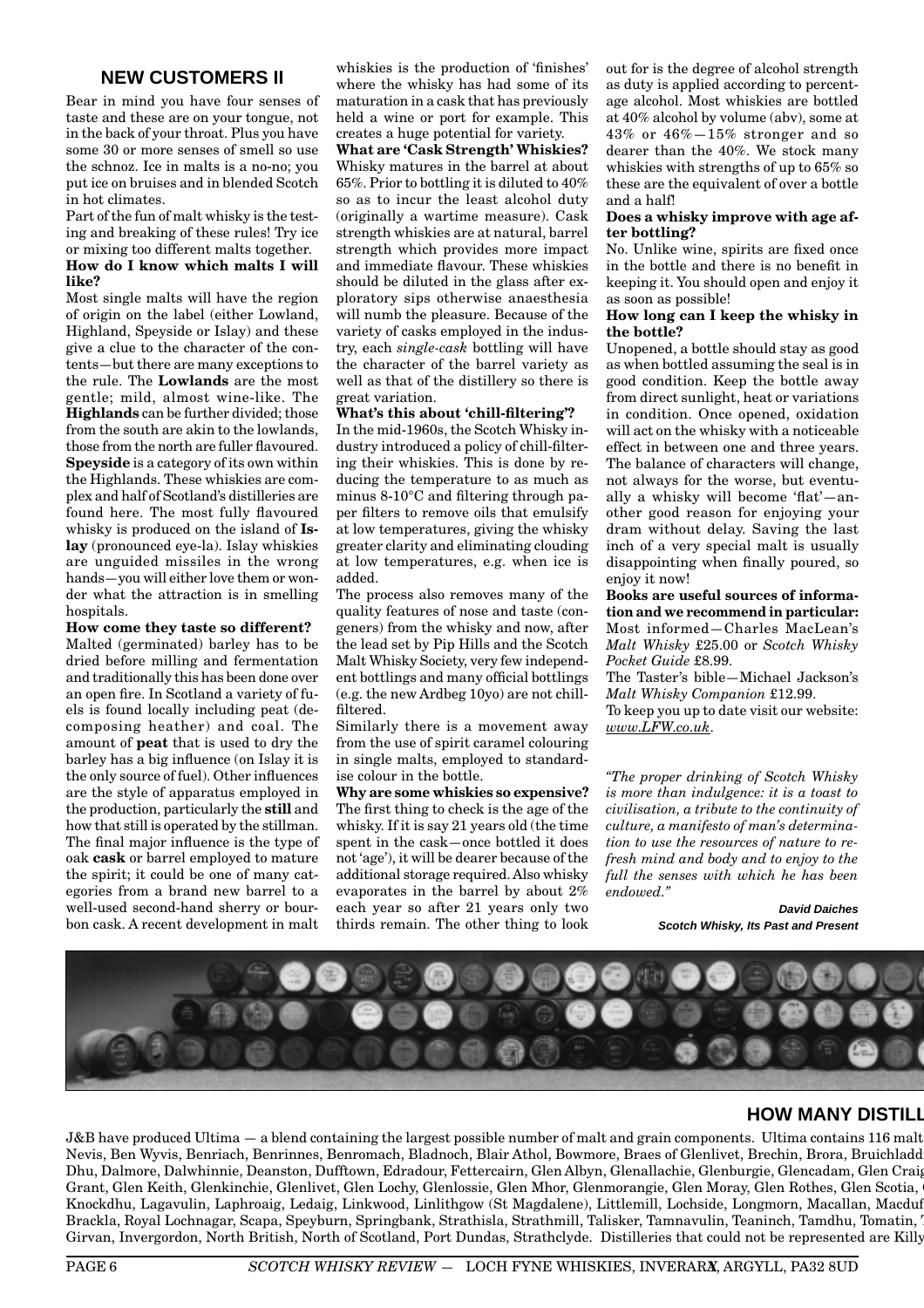

## **INDEPENDENT BOTTLERS**

#### **(Where's** *Cadenhead's/Connoisseurs Choice/Gordon & MacPhail's* **Distillery?)**

Loch Fyne Whiskies favours a few independent bottlers who buy the malt whisky from a distillery by the cask and bottle outwith the supervision of the distillery owner. With all independent bottlings look for the distillery name which will be in smaller print.

#### **ADELPHI (A)**

A relative newcomer to the sector, The Adelphi Distillery Company has no distillery but is very fussy about the quality of the malt they bottle at cask strength, and so their releases are only occasional. Their minimalist labelling allows the whisky to sell itself.

#### **MURRAY McDAVID (MM)** The most recently incorporated on our

list, Murray McDavid is gaining great



**Who or what is LFW?** Loch Fyne Whiskies is a small privately owned shop in Inveraray, a popular visitor stop in the West Highlands of Scotland. The business is owned and managed by Richard & Lyndsay Joynson and

respect for a small range of excellent and unusual whiskies bottled at 46%. In our view this is the perfect bottling strength, just strong enough to tingle the tongue! **CADENHEAD (C)**

Campbeltown in Argyll is home to independent bottler Cadenhead's, who buy and also mature casks of whisky and bottle each cask individually at natural cask strength, occasionally as high as 67% alcohol. At 150 years, Cadenhead's is the oldest bottler in Scotland.

#### **DOUGLAS LAING & Co. (DL)**

A long established firm of blenders which has moved recently into single malts with two jazzily presented expressions: *McGibbon's Provenance* is bottled at 43%, *Old Malt Cask* at 50% (or less if the cask is not up to that strength). As blenders thay have access to some rare and unusual stocks.

is not part of a chain, has no shareholders to satisfy and does not have any branches (I hear mutterings of 'one centre of excellence'). We employ Andy Burns and Laura Simpson plus our greeter Donald, pictured left who is 'voluntary' rather than employed; his job is distributing drams of the Loch Fyne. Our shop stocks all the whiskies in our Stock List, at the published price, as well as a range of other whisky related items—glassware, hip flasks, whisky flavoured confectionery and preserves and the most comprehensive book shelf possible. There is also a gallery of collectors' and rare bottles on display including a selection of whiskies from around

**GORDON & MACPHAIL (CC, Cask, G&M)** The leading and most respected independent bottler, G&M bottle a bewildering range of single, vatted and blended whiskies from their Elgin home. G&M are unique amongst independent bottlers in that they mature all their whiskies from new and have done so for over 100 years. G&M still hold stocks of long gone distilleries—history to take advantage of! In 1998 G&M became distillers with the revival of Benromach Distillery. Shown above are examples of their *G&M, Cask* and *Connoisseurs Choice* ranges.

#### **SIGNATORY (S)**

For ten years Signatory of Edinburgh have bottled malts at both 43% and at cask strength. They have produced some outstanding and very rare whiskies and are consistently good value.

the world with such unlikely places as Malta, Poland and Austria represented! Visitors to our shop enjoy our service and most get to do some sampling from our extensive tasting stock before they buy. We pride ourselves on our attention to our customer requirements, principally sound knowledge of our products, a fair price for our goods and a top class and speedy mail order service.

We are proud of our business, the respect

we have earned, this newsletter and our blend 'The Loch Fyne'. Our customers are worldwide, very loyal and very much appreciated.



## **LERIES ARE THERE?**

s: Aberfeldy, Aberlour, Allt A Bhaine, Ardbeg, Ardmore, Auchentoshan, Auchroisk, Aultmore, Balblair, Balmenach, Balvenie, Banff, Ben ich, Bunnahabhain, Caol Ila, Caperdonich, Cardhu, Clynelish, Coleburn, Convalmore, Cragganmore, Craigellachie, Dailuaine, Dallas g, Glendronach, Glendullan, Glen Elgin, Glenesk, Glenfarclas, Glenfiddich, Glenflagler, Glen Gairoch, Glenglassaugh, Glengoyne, Glen Glen Spey, Glentauchers, Glenturret, Glenury-Royal, Highland Park, Imperial, Inchgower, Inchmurrin, Inverleven, Jura, Knockando, ff, Mannochmore, Millburn, Miltonduff, Mortlach, Mosstowie, Oban, Ord, Pittyvaich, Port Ellen, Pultney, Rhosdhu, Rosebank, Royal Tomintoul, Tormore, Tullibardine, and 12 grain whiskies: Caledonian, Cambus, Cameronbridge, Carsebridge, Dumbarton, Garnheath, loch, Kininvie, Ladyburn and Speyside (although someone will know probably better).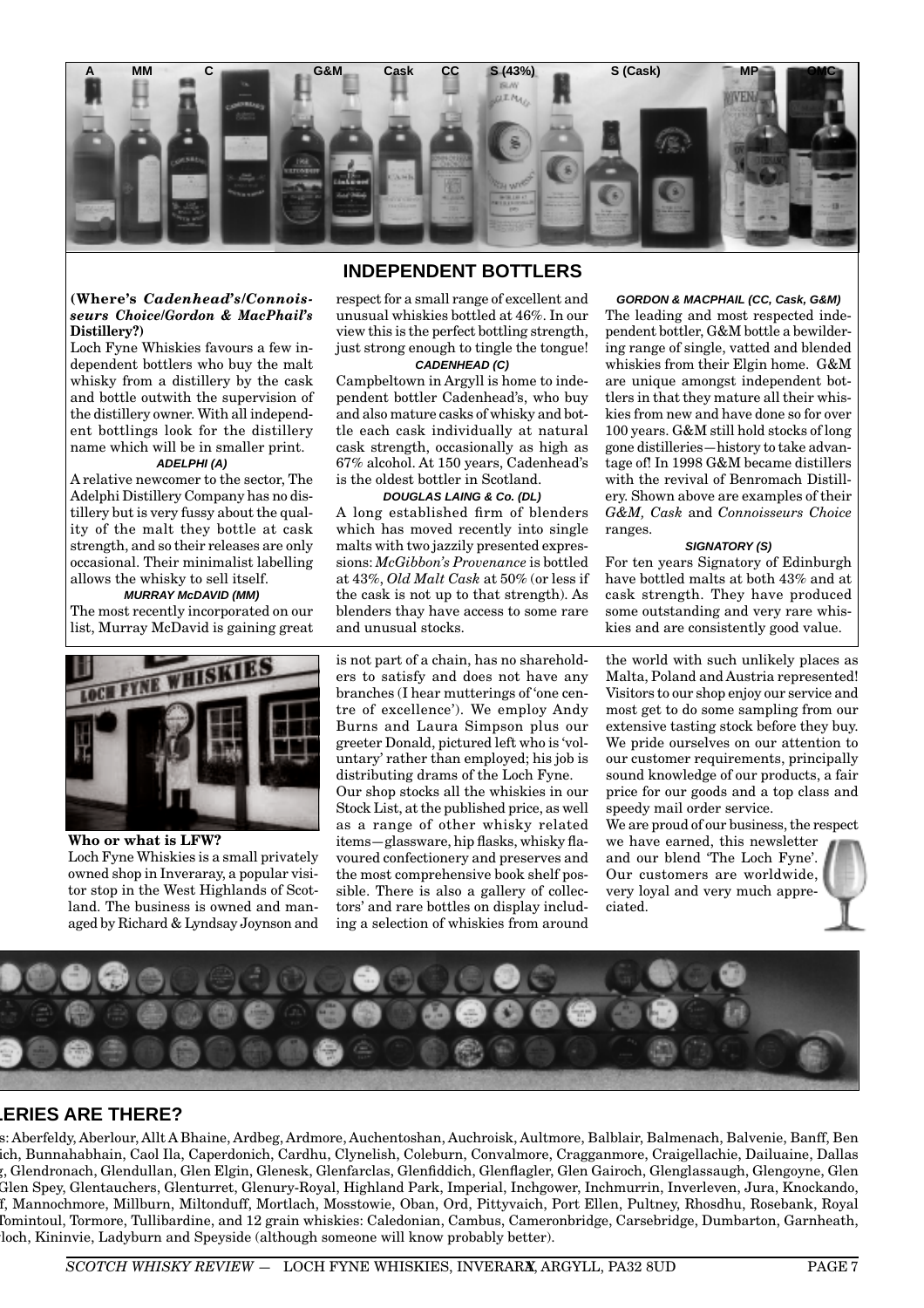## **LOCH FYNE WHISKIES — PRODUCTS AND SERVICES**



## **The LIVING CASK**

**A unique recreation of the storing and serving of malt whisky**

Not a single malt, but a living vatting of suitable malts, The Living Cask takes its inspiration from *Notes on a Cellar Book* by renowned connoisseur Professor George Saintsbury, published 1920, in which he writes:

"...The more excellent way—formerly practised by all persons of some sense and some means north of the Tweedis to establish a cask,...fill it up with good and drinkable whisky,...stand it up on end, tap it half way down or even a little higher, and, when you get to or near the tap, fill it up again with whisky fit to drink, but not too old. You thus establish what is called in the case of sherry a 'solera', in which the constantly changing character of the old constituents doctors the new accessions, and in which these in turn freshen and strengthen the old."

And that is what we do. When half drawn down a new malt is introduced and the character changes. Each top up is described as a Volume and this is marked on the 'spine' of our bookstyle label which has Saintsbury's instructions on the back. Each 'Volume' is bottled as a 20cl sample, dated at the time of drawing from the cask with the prevailing strength noted. As this is the natural strength it is in the region of 60% alc.

Living Cask enthusiast Jack Mangus writes, *"The folks at Loch Fyne Whiskies have cleverly produced a continually marketable and intriguing vatted whisky. I can't wait for the next volume! Thanks to Professor George Saintsbury for his inspiration and LFW for The Living Cask!"*



## **The LIVING CASK VOLUME IX**

At the time of writing volume IX has just been created by the addition of some 23 year old rich, sherry cask matured Speyside malt to volume VIII which was a beefy, meaty, old fashioned highland/ island style.

The result is a rich, nutty, furniturepolish liqueur that would please a lover of Springbank 21yo at its best. A full refund if not satisfied! Strength 59%alc., add plenty of water!

**LIVING CASK**™**— 20cl 59% £14.90**



## **Living Cask SUBSCRIPTIONS**

For the Living Cask enthusiast there is a subscription service where we will automatically send you each new volume, once it has settled in. New subscribers willing to buy the next five volumes are offerd a FREE copy of *The Malt Whisky Cellar Book* (£15) that provides space for you to record your impressions of each volume—and more! Postage £2/£3. Ask for details!

We have other Living Cask items, keyrings & bottle stoppers (£4.90 each)— Be hip! Show them you're a whisky





## **THE INVERARITY RANGE**

## **adopted as our house malts**

The Inverarity range is bottled by Inverarity Vaults and has been adopted as our house malts because of its quality and great value. There are three malts, two single and one vatted, which complement each other and demonstrate the range of styles in malt Scotch Whiskies.

Our first house malt, The Inverarity 10yo, is an all-day everyday dram which our customers have been enjoying for many years. It remains for the moment a bourbon cask matured Aultmore.

#### **Inverarity 10yo, price £ 19.90. ANCESTRAL FROM BALMENACH**

For Ancestral—the digestif in the range—Inverarity Vaults' Hamish Martin has selected a 14yo sherry cask matured Balmenach. The whisky is extremely smooth with a great strength and complexity, very slightly sherry-cloying in the mouth. A wonderful after dinner dram. **The price of Ancestral is £ 27.90.**

#### **INVERARITY ISLAY**

The Inverarity range is completed by Inverarity Islay, a ten year old all-Islay vatted malt made up of four components. Launched at the end of 1999, sales to Islay fans have been fantastic. There is a very emphatic phenolic and medicinal character—peat and iodine—which is classic Islay; a good oiliness, powerful flavours yet also a breeze of fresh air. This is an excellent variation on Islay malts which will provoke much debate among Islay fans as to where the four components come from—and we're not telling!

#### **Inverarity Islay 10 years old, £23.90**.



**OUR LOCH FYNE MARMALADE** The Loch Fyne makes a great whisky marmalade and two are produced for us, a standard (£2.50) and our deluxe thickcut, dark, spicy *Double Scotch* (£2.90)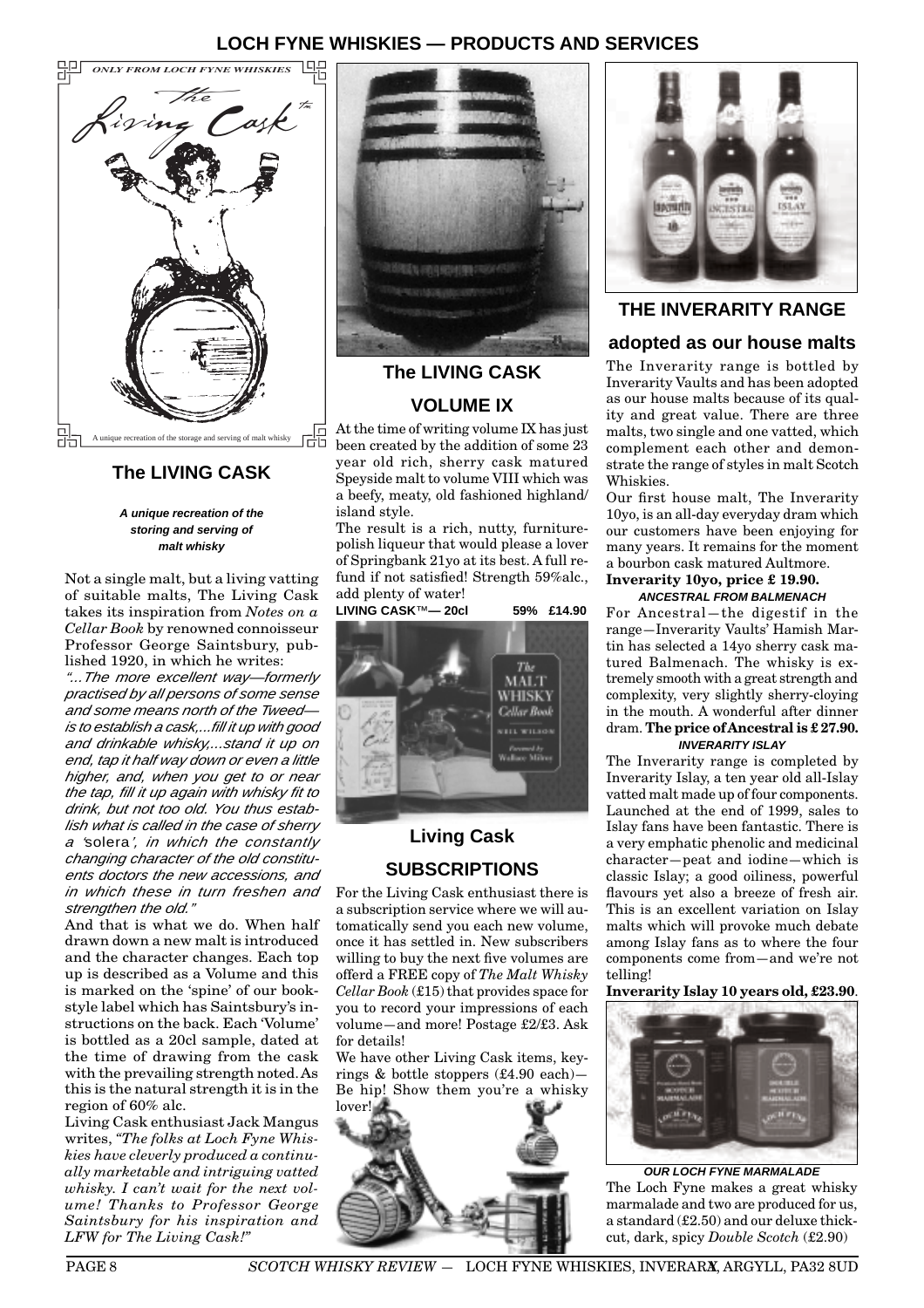

## **THE MALT DRINKERS BLEND**™

We're very proud of our unique blend created for us by Professor Ronnie Martin, O.B.E., former Production Director of industry leader United Distillers. Slightly sweet and slightly smoky, The Loch Fyne appeals to malt whisky fans as an easy-drinking, well flavoured blended whisky; something to drink and enjoy rather than concentrate on. We have given The Loch Fyne to the three top professional tasting writers and while all enjoy it, their tasting notes are completely different—proof that it is something for everyone!

Michael Jackson's note is characteristically analytical;

Colour: rich, sunny, gold. Aroma: fruity (honeydew melon?) Body: medium, slightly syrupy. Flavours: light heather-honey, grassy, fragrant, smokiness develops, especially in the finish.

With typical eloquence, Charlie MacLean's tasting note wins by a nose: "The deep amber colour of this whisky, (darker than many blends) implies age and this is supported by the (undilute) nose, which is rich and vinous, with no trace of grain. All the indications of mature fillings. There is an interesting aroma of apple dumpling (suet crust), and this remains when water is added, enlivened by lighter citric notes (oranges and tangerines), and by some oil-related aromas (walnuts, linseed oil). Phenolic notes are slight, and express themselves more as 'roast meat' than peat smoke. Medicinal phenols are present in a very slight trace of oilskins. Overall the nose is subtle and relatively closed. Not much water is needed for this whisky.

The mouth-feel is smooth and well balanced, engaging the whole palate with acidic, salty, sweet and dry flavours, and coming down ultimately on the side of sweetness. The overall impression is fresh and smooth—mellow without being flat. The finish is quick and clean, and surprisingly warming. It is extremely easy to drink.

Conclusion: A true premium blend which has clearly used well matured fillings. There is no harshness in it, no cereal notes or feints, no artificial caramel notes. A whisky which is appropriate for any time of the day.

**Perilously smooth, mellow and easy to drink."**



## **IWSC BRONZE 1996**

Soon after its launch The Loch Fyne won the bronze award in the blended whisky class at the influential International Wine & Spirit Competition. The Gold Medal went to the world's top selling Scotch, Johnnie Walker Red Label.

More praise comes from Carol Shaw's Collins Gem *'Whisky'* which describes The Loch Fyne as *'A malt drinker's blend, full flavoured, with a raisiny, sweet spiced nose, mellow smoothness of taste and a warming finish. A very easy to drink whisky.'*

All this praise is supported by the rate of sale in the shop after a wee taster!



| <b>LOCH FYNE</b>              | 70cl   | £15.30 |
|-------------------------------|--------|--------|
| <b>GIFT PACK + DRAM GLASS</b> | £18.30 |        |
| <b>LOCH FYNE</b>              | 20cl   | £ 5.90 |
| <b>LOCH FYNE</b>              | 10cl   | £ 3.90 |
| <b>LOCH FYNE miniature</b>    | 5cl    | £ 2.60 |



## **THE DISTILLERY**

Our label depicts the Glendarroch Distillery sited on the Crinan Canal that links Loch Fyne with the Sound of Jura. Also known as Glenfyne, the distillery was built in 1831. A succession of owners held the distillery until 1919 when it came under the ownership of the Glenfyne Distillery Co.

The cameo by Gail Gordon depicts the distillery at the time of Alfred Barnard's visit in 1885. Barnard's detailed description of the buildings enabled us to recreate the floor plan and Gail was able to complete her task from this combined with etchings in his book.

Barnard was clearly taken by the setting, the distillery and hospitality afforded him. His book devotes six pages to his visit, much taken up with details of the buildings e.g. "a new kiln, one of the finest we have seen in Scotland, it is 51 feet square" but also with the location: "It is built at the foot of the Robber's Glen which runs upwards from the banks of the canal into the heart of the hills in the background; this glen was once the haunt of smugglers, and no more romantic spot could have been chosen for the distillery."

Glendarroch was complete and well laid out. Barley was unloaded from the canal direct to the malt barns then moved through the process clockwise around a courtyard to the kiln, tun room, still house and warehouses. Whisky was then shipped to market via the canal. Eight houses were available for the workers and two for the excisemen. There was also Glengilp House and Glendarroch House for the manager and the owner respectively. At the end of his day's visit Barnard's party "donned our 'war paint' and proceeded to Glendarroch House to enjoy the hospitality of the owner".

The distillery closed in 1937, unusually as there was a distilling boom at that time, although the warehouses continued to be used for storing whisky until the mid seventies. A brief life as a joinery followed until the eighties when a salmon hatchery made use of the buildings and water which was also the drinking water supply for Lochgilphead. In 1990 the Regional Council acquired

the water rights and every last trace of the distillery has since been removed. **Additional Information**

**Brian Townsend, SCOTCH MISSED.**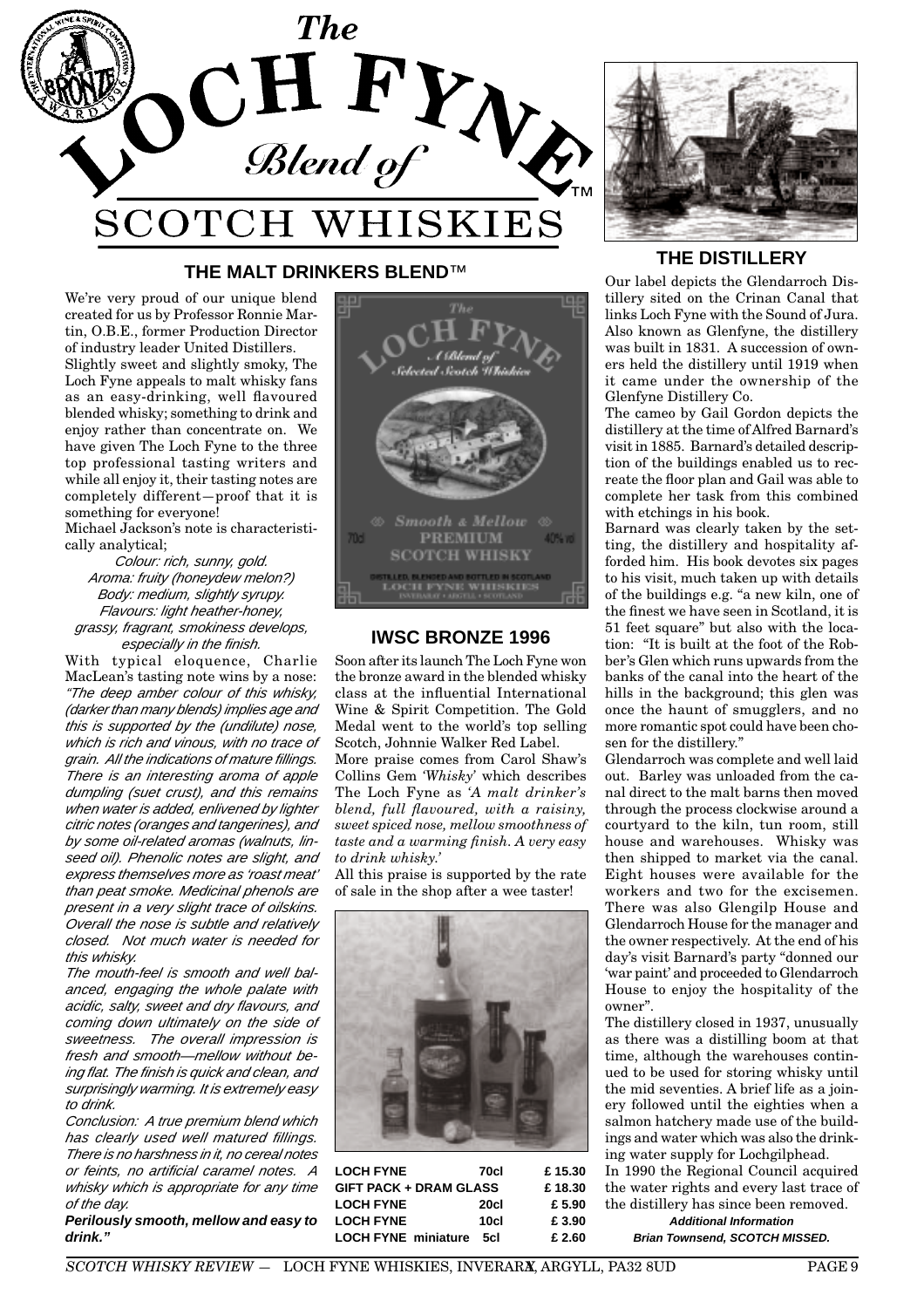

Of all the bottles we stock, and there are plenty of them, we elect just one as our bottling of the year. How do we decide? Many factors come under consideration but by far the most important is the response from our customers. Through our very positive active tasting policy in the shop, we can test malt whiskies and decide by virtue of democratic vote which is a goodie worthy of our recommendation—our customers vote with their taste buds!

## **THE FAMOUS GROUSE**

## **VINTAGE MALT**

An inspired vatting of several malts combined together to make up a delicious rich dram.

Master Blender John Ramsay who created the whisky told LFW: "When I heard that this was going to be part of The Famous Grouse family I completely re-thought my original plans for a vatted whisky.

"With the quality of packaging and the Grouse name this had to be a rich and sumptuous vatting drawn from our Groups distillery stocks; Macallan and Highland Park taking the lead with plenty of Glenrothes too. Tamdhu is the carrier on which all these elements hang so gracefully. I'm very pleased with it. Loch Fyne Whiskies is happy to deduct £3.00 off the usual selling price for the

#### duration of the year. **THE FAMOUS GROUSE**

**VINTAGE MALT 1987 40% £19.30**



## **THE RIGHT TOOLS**



### **GLASSWARE**

A traditional whisky tumbler is fine, even a pleasure, for a blended whisky but for malt whisky appreciation there is a better glass for the job.

Our *classic nosing glass* has a generous belly to accumulate aromas, a narrow rim to focus those delights for consideration and a lid to keep them for you rather than the fairies. Engraved graduations allow accurate dilution.

For more relaxed malt drinking we recommend our *port glass*. Its wider rim and better balance aid contemplative enjoyment.

We also enjoy using our simple *water carafe*, far less fuss than a lipped jug.

| <b>Classic Nosing Glass</b> |  |  |  | £7.90             |
|-----------------------------|--|--|--|-------------------|
| <b>Port Glass</b>           |  |  |  | £3.50             |
| <b>Water Carafe</b>         |  |  |  | £3.50             |
|                             |  |  |  | $\cdots$ $\cdots$ |

When evaluating a dram it is helpful to have more than one kind in order to prevent familiarity setting in. Sampling in increasing intensity and then going back again will reveal more than concentrating on one alone. Many LFW customers enjoy 'one-to-five' parties where whiskies are selected according to our taste score of 1 to 5 from our stock list for a convivial evening of descriptor bandying.

#### **LFW Tasting Mat & Cellar Book**

The LFW melamine tasting mat is a white, wipe clean mat for five glasses and an aide memoire of descriptors to assist discussion and note taking.

Finally, to record those inspired sensory discoveries, *Neil Wilson's Malt Whisky Cellar Book* is a handsome tome to treasure those thoughts and memories of your most special tasting sessions.



**Special! Five classic nosing glasses, a carafe, tasting mat and cellar book £55.00**

## **COLLECTING WHISKIES**

**Some points to consider** The satisfaction of collecting whiskies holds considerably more pleasure than all of today's 'manufactured' collectables (e.g. plates, thimbles or die-cast models) as here we have a legitimate and scholarly subject with no less than five hundred years of provenance.

#### But wait!

If you want to buy whisky as an investment opportunity—walk away now, buy lottery tickets. Every collector has gems worth several times their cost but the whole collection may not have improved at all. You should assemble your collection for your pleasure not your future. So what do you want to collect? A ques-

tion worth considering early on otherwise you will create a diverse, confused and near worthless collection that has near bankrupted you in its creation.

The sooner you can focus, the more pleasurable your collection will be. Specialise, create a set of rules for your collection and try to stick to it. Generally the thoughts are: malt or blend? (usually malt); single malts or any? (usually single); only official bottlings or any? (usually OB first choice, then independent if necessary); what maximum price? (are you prepared to be victim to a lavishly presented rarity, fifty times more expensive than the norm?)

One simple specialisation may be fancy shaped bottles. Other collections are of ranges such as the Rare Malts series.

The most popular choice is to seek a representative of every possible distillery, first choice being the official bottling but it will be necessary to default to independent bottlings in some cases. Some may then go on to collect cask strength bottlings only, trading in their first specialisation to finance the next project.

Others home in on one region or even one distillery; Glenmorangie, Macallan & Springbank are favoured for a steady trickle of interesting releases. By contrast, in this case, Glengoyne have blown it because of too many, too expensive and too frequent variants.

Limited or numbered editions are not always desirable; the ratio of number released to price is an important factor and you should be advised the total number produced in the world (don't be fooled by the UK number.) A release of up to 600 uniquely presented bottles is scarce; 2,000 bottles and a sensible price is worthwhile. Bowmore's release of 300 bottles at £4,000 is wrong (there aren't that many fools in the world,) however Macallan's '1874' release of over 20,000 at £64 was a winner because many were opened and soon after the supply finished prices had leapt three-fold.

Whatever your choice, you are guaranteed much pleasure in something that will add decoration and interest to your home, and you shouldn't lose money to boot!

PAGE 10 *SCOTCH WHISKY REVIEW* - LOCH FYNE WHISKIES, INVERARA, ARGYLL, PA32 8UD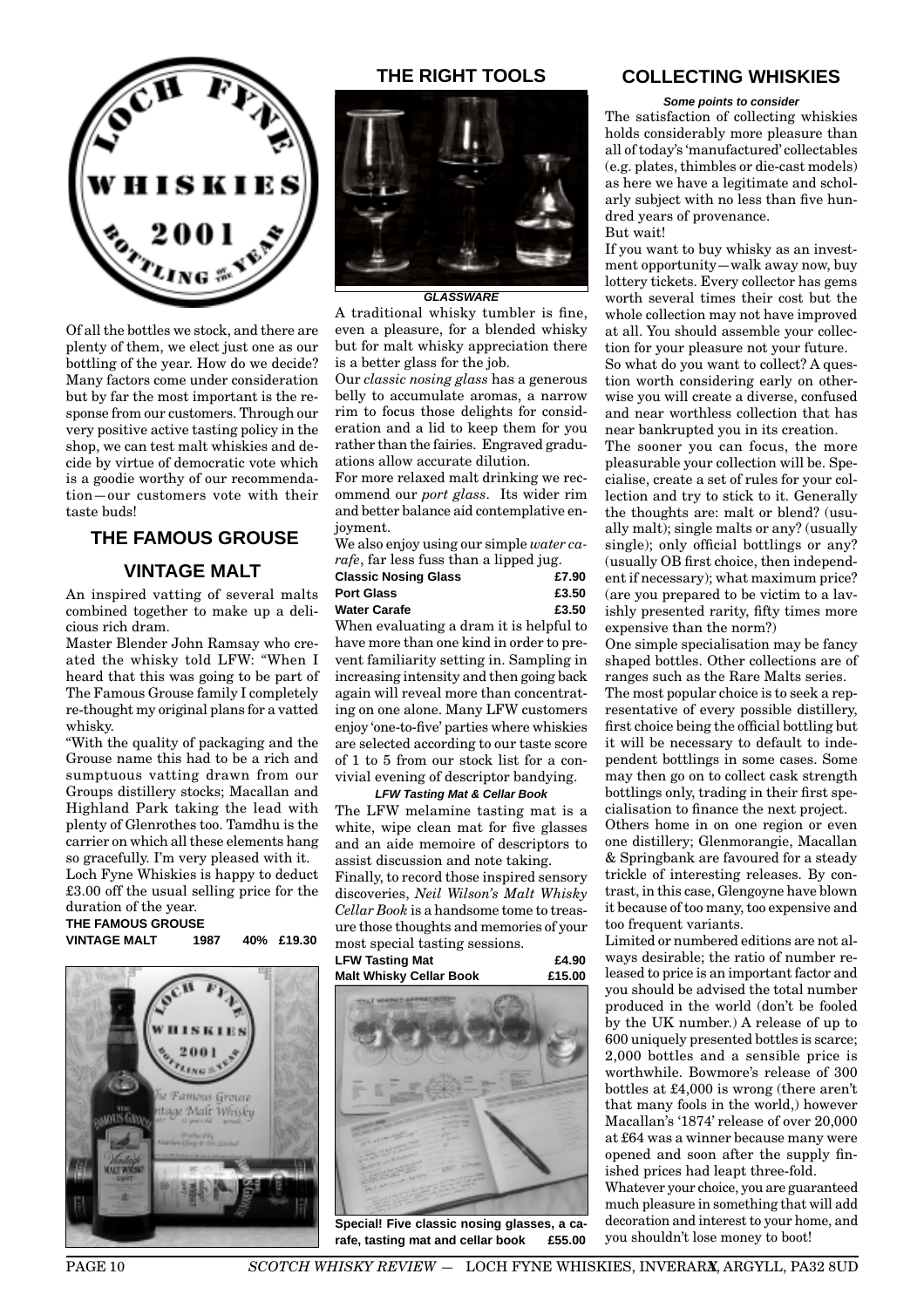## **SCOTCH WHISKY RIOTS**

#### **John Haydock**

Whilst the glare of the world's media fell on central London and Oxford Street on May 1st I chose instead to focus my gaze on the annual Mayday Dufftown Whisky Riots—so often overlooked by the industry press, but to the people of Speyside a yearly reminder of how closely single malt whisky and global anarchism are aligned. Imagine a cross between a seventeenth century Pope-burning, an eighteenth century apprentices' riot, the bacchanalian bravado of a nineteenth century holiday fair-fortnight at the seaside, and the unfettered aggression of an east Fife football riot and you begin to have something of a picture of the fearsome spectacle that descends on malt-whisky's most famous town. When I walked down the high street towards the landmark clocktower at 11.50 I felt like Gary Cooper approaching High Noon. Deserted streets, the occasional twitch of a net curtain, a glimpse of an anxious face peering through a window, the bark of a stray dog. Shop windows boarded-up, corrugated-iron barriers straining in the wind in front of innocent domestic doorways. In the side streets sinister armoured vehicles carrying cargoes of heavily protected riot police, with dogs and horses straining like greyhounds in the slips, and overhead, like the opening scene of Apocalypse now, the deep throated throbb of Chinook battle-cruisers, hungry

wasps around a half-empty jar of strawberry jam. Of course it all started many years ago with the strike against the heart of the then DCL in Elgin, when the newly completed office built for fortress-malt distilling was destroyed by a suicide bomber who claimed allegiance to the shadowy IPLSM (International Patriots for the Liberation of Single Malts). On the evening before the building's official opening a still-unidentified terrorist secreted himself in the Managing Director's lavatory, igniting an incendiary mixture of liquid explosive and caskstrength Glenfarclas with a Bunsen burner—committing himself, and much of the building, to eternity in the cause of liberating some of the Distilling behemoth's marvellous malts from the hands of the mercenary blenders. No surprise then that when I drove through

Elgin on my way to Dufftown the reconstructed offices in Trinity Road were sandbagged and bunkered down—nor that the beleaguered faceless men of malt had apparently wired Harrods— 'Riot imminent, send guns' on hearing of a possible diversionary attack from the KKK (Karamel Killers Kollective). In Dufftown it was all set to kick off at midday at the clock tower, and as I got closer I could see all the usual old faces. The softies, set up by the puppetmasters of disorder to put the forces of law and order at a misguided ease before the hard-headed footsoldiers of terror set to work. Every bizarre fringe group you could imagine was to be found was there. The baggy trousered Skateboarders for Scotch, campaigning for the introduction of a Red Bull finished Glenmorangie; the stern and silent Frankfurt Front for More Limited Editions of Macallan 1956 24 year old; the New Age Maltsters Alliance, digging up the streets and planting hand nurtured low-yield barley genetically mirrored on 200 year old bearebarley, the middle aged, prim and proper

Indigent Ladies Association for the Listing of Historically Insignificant and Decayed Distillery Buildings; and the ponypulling, pony-tailed Hippy Collective for Making Malt Whisky More Like it Used to be in the Old-Days Man. In the almost carnival-like atmosphere these innocent stooges created were the hazily defined KMFF (Keep Malt Filtration Free), the self-styled and bombastic CCMMB (Crazee Chemists Make Malt Better), the rather tasteless OLMMBB (Own Label Malt Makes a Better Buy), and the prickly Avenging Sons and Daughters of Rosebank. All these groups are united in their denial of any relationship to the militant Lunatic Fringe for Whisky (LFW).

But these naïve innocents unwittingly harboured vipers in their breasts, and before I knew it I was walking in the company of some of the most dangerous men in the shadowy world of malt mayhem-makers. The most frightening beyond doubt were the World Alliance of National Know-it-alls, a shadowy Internet-linked group who trade graphic and almost pornographic images over the web of arcane distilling equipment. To be a member the test is to possess at least four hundred different images of wort-coolers, and to show their metal they intimidate hapless distillers with questions of hopelessly irrelevant and devilishly contrived detail. 'We want your fermentation rates and we won't wait', they chanted through their facemasks, fists raised to the sky. The atmosphere amongst the fun-loving crowd quickly changed as they pushed and pulled their way through, pausing only to share the contents of their photoalbums with like-minded souls. Suddenly the sky turned black as the sun was eclipsed by a shower of worthless pointed, yet somehow pointless books, hurled towards the advancing lines of riot-police by the WWWGF (Whisky Writers Want Greater Fees), some of whom I swore I recognised beneath their heavily bearded faces. Try as I might I couldn't escape the crowd, whose anger was only further incensed as we were cordoned into a tight circle

around the clock tower and taunted by the baton-wielding stormtroopers, who periodically broke into the crushed crowd to pull out a suspect, many of whom were heavily beaten before being forced to drink large quantities of Bells and Whyte &

Mackay as an act of indignant vengeance.

How I survived I will never know. Afternoon passed into evening as the frustrated and increasingly dispirited crowd remained pinioned within sight of Dufftown's famous seven hills, and seven or so stills. Even I felt sympathy with some of the misguided souls who, fortified only by occasional drams of Mortlach (succulent sherry sweet with citrus, hints of bananas and over-ripe kiwi-fruit, with a suggestion of peat perhaps ?) and Balvenie (rich fruit-cake flavours with sweet-shop jars, corned beef sandwiches and, perhaps, peat ?), gradually realised that for yet another year their attack on the bastions of Malt Distilling was doomed to failure. And yet, as I later reflected over a dram of surprisingly peaty Craigellachie, they would be back next year, as sure as summer follows spring, straining at the leash of social order, barking savagely, and lunging ferociously to bite hard at the hand that feeds them. And, of course, so would I.